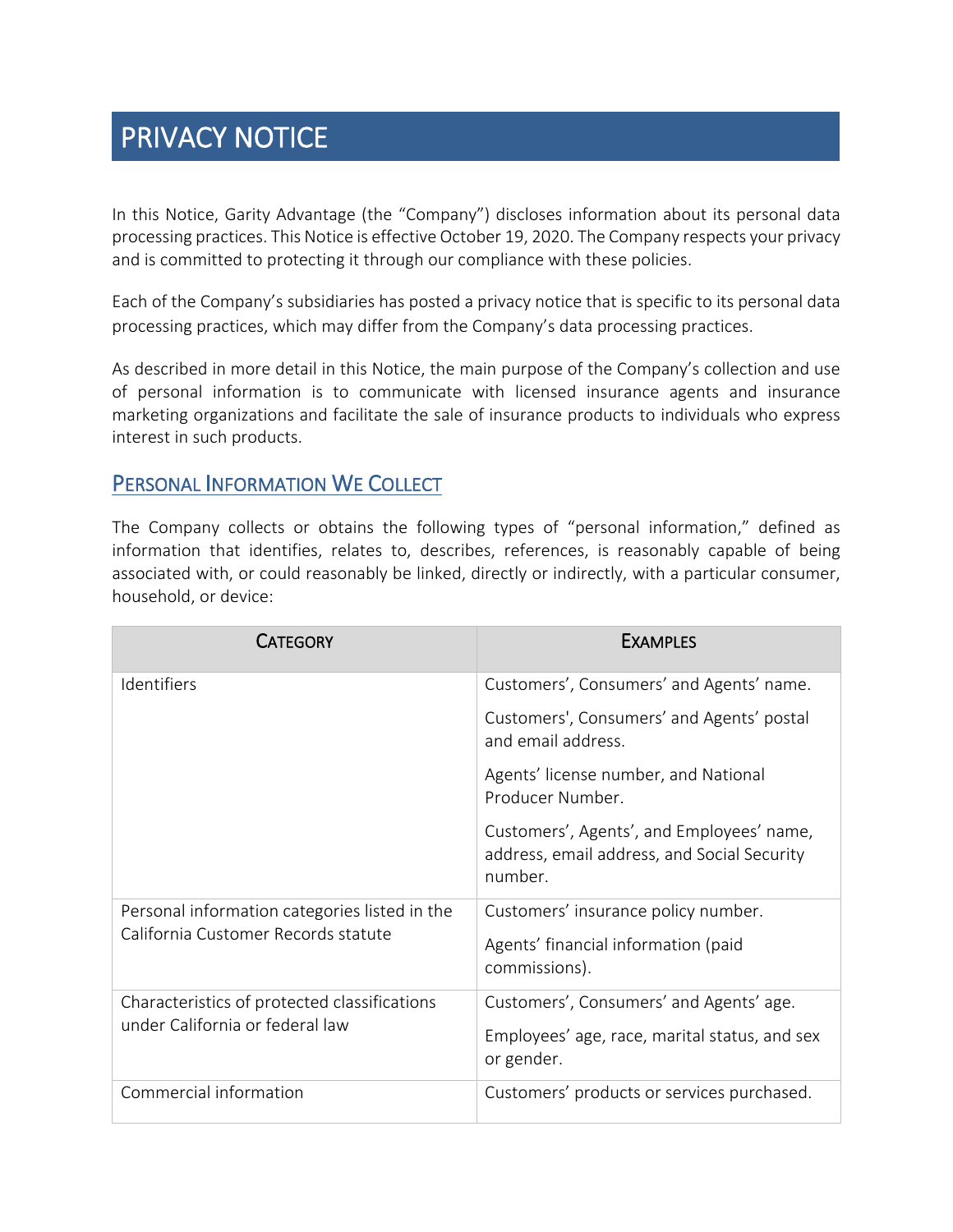| Internet or other similar network activity        | Information on a user's interaction with our<br>websites, applications, or advertisements. |
|---------------------------------------------------|--------------------------------------------------------------------------------------------|
| Geolocation data                                  | Location of website users.                                                                 |
| Professional or employment-related<br>information | Employees' and contractors' job history<br>submitted to us.                                |
| <b>Education information</b>                      | Employees' and contractors' education<br>information submitted to us.                      |

The Company does not collect biometric information or sensory data.

## SOURCES OF PERSONAL INFORMATION

The Company collects the categories of personal information above from the following categories of sources:

- Directly from users when they provide information electronically, by phone, or by mail;
- Our affiliates and business partners;
- Our agents;
- Lead vendors to whom you have provided your information;
- Client referrals;
- Data verification services;
- Users' browsers;
- Marketing vendors and advertising networks; and
- Social media, if you provide us information on social media platforms.

The Company obtains information pertaining to insurance agents primarily from the agents themselves when they choose to affiliate with the Company. The Company obtains information pertaining to consumers seeking to purchase insurance products from referrals and written and electronic consumer inquiries regarding insurance products (including through companies that assist in the delivery of such inquiries). The Company also obtains such information from its subsidiaries.

#### USE OF PERSONAL INFORMATION

The Company may use or disclose the personal information that it collects for one or more of the following purposes:

- Provide you products and services;
- Address your inquiries;
- Process transactions;
- Tailor the content and information that we may send or display to you;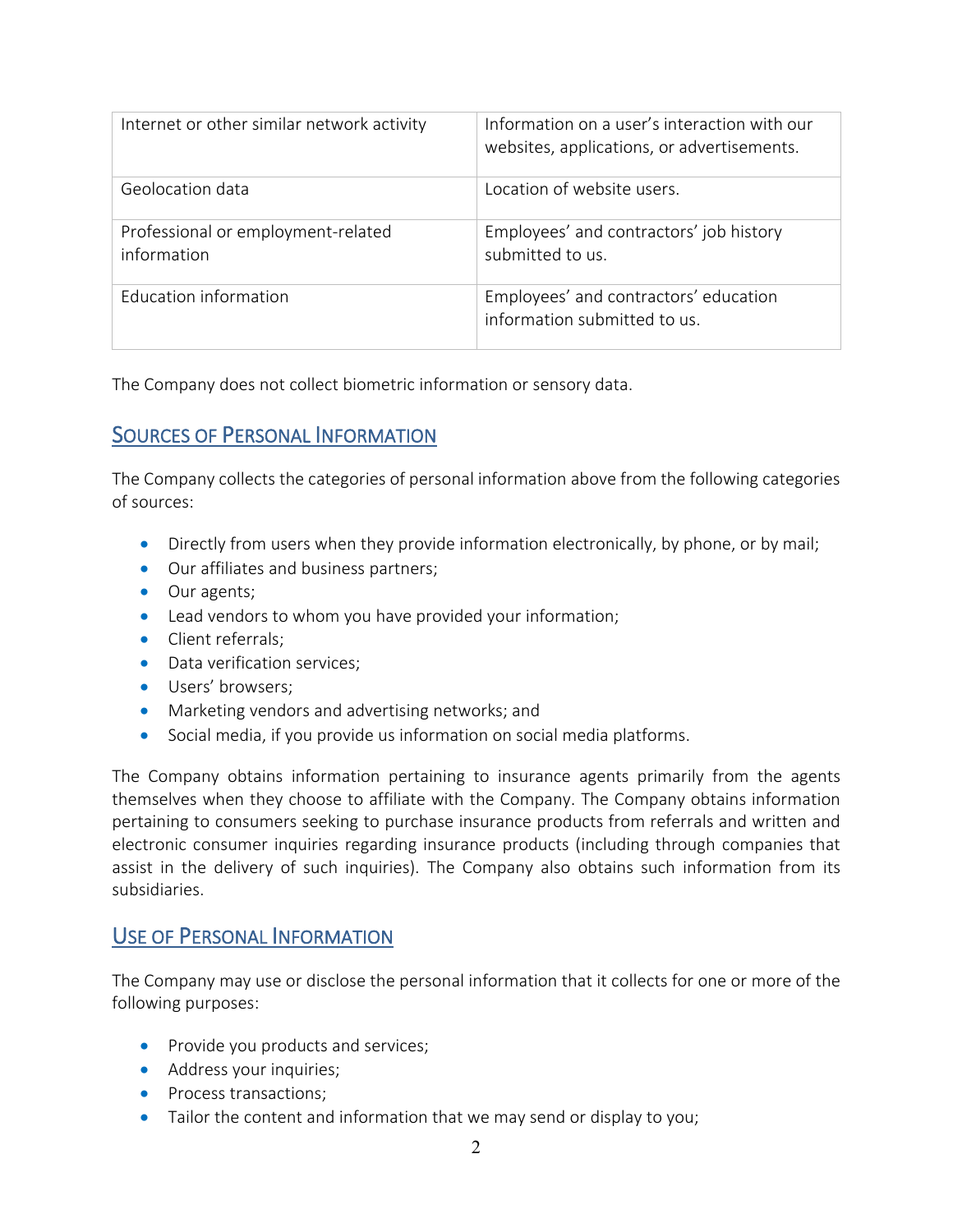- Where permitted, for marketing and promotional purposes, such as to provide information to you about the products and services we offer;
- Analyze use of our products and services, where permitted by law;
- Develop new products and services;
- Provide and personalize our services;
- Comply with legal obligations;
- Protect our rights, property, and safety or the rights, property, and safety of others;
- As described to you when collecting your personal information or as otherwise set forth in applicable law;
- Evaluate or conduct a merger, divestiture, restructuring, reorganization, dissolution, or other sale or transfer of some or all of our assets, whether as a going concern or as part of bankruptcy, liquidation, or similar proceeding, in which personal information held by us about our customers is among the assets transferred.

The Company uses information pertaining to insurance agents to communicate with and compensate insurance agents. The Company uses information pertaining to consumers seeking to purchase insurance products to contact such consumers and provide policy services.

From time to time, the Company may contact you via email, mail, and/or telemarketing calls, for the purpose of providing announcements, promotional offers, alerts, confirmations, surveys, and/or other general communication. If you would like to stop receiving marketing or promotional communications via email, mail, and/or telemarketing calls from the Company, you may opt out of such communications by contacting us at the toll-free number or email address listed below.

## SHARING PERSONAL INFORMATION

The Company may disclose your personal information to a third party for a business purpose. The Company may share the personal information of consumers with licensed insurance agents, insurance carriers, service providers, all primarily for the purpose of facilitating the sale of insurance products to individuals who are interested in purchasing insurance products.

In the preceding 12 months, the Company may have disclosed the following categories of personal information for a business purpose: identifiers, California Customer Records personal information categories, protected classification characteristics under California or federal law, commercial information, and internet or other similar network activity.

# COOKIE POLICY

Our website may use "cookies" to enhance user experience. User's web browser places cookies on their hard drive for record-keeping purposes and sometimes to track information about them. Cookies can also enable us to track and target the interests of our users to enhance their experience on our website. We may use the following types of cookies: advertising and analytics and social media. Usage of a cookie is not linked to any personally identifiable information on our website.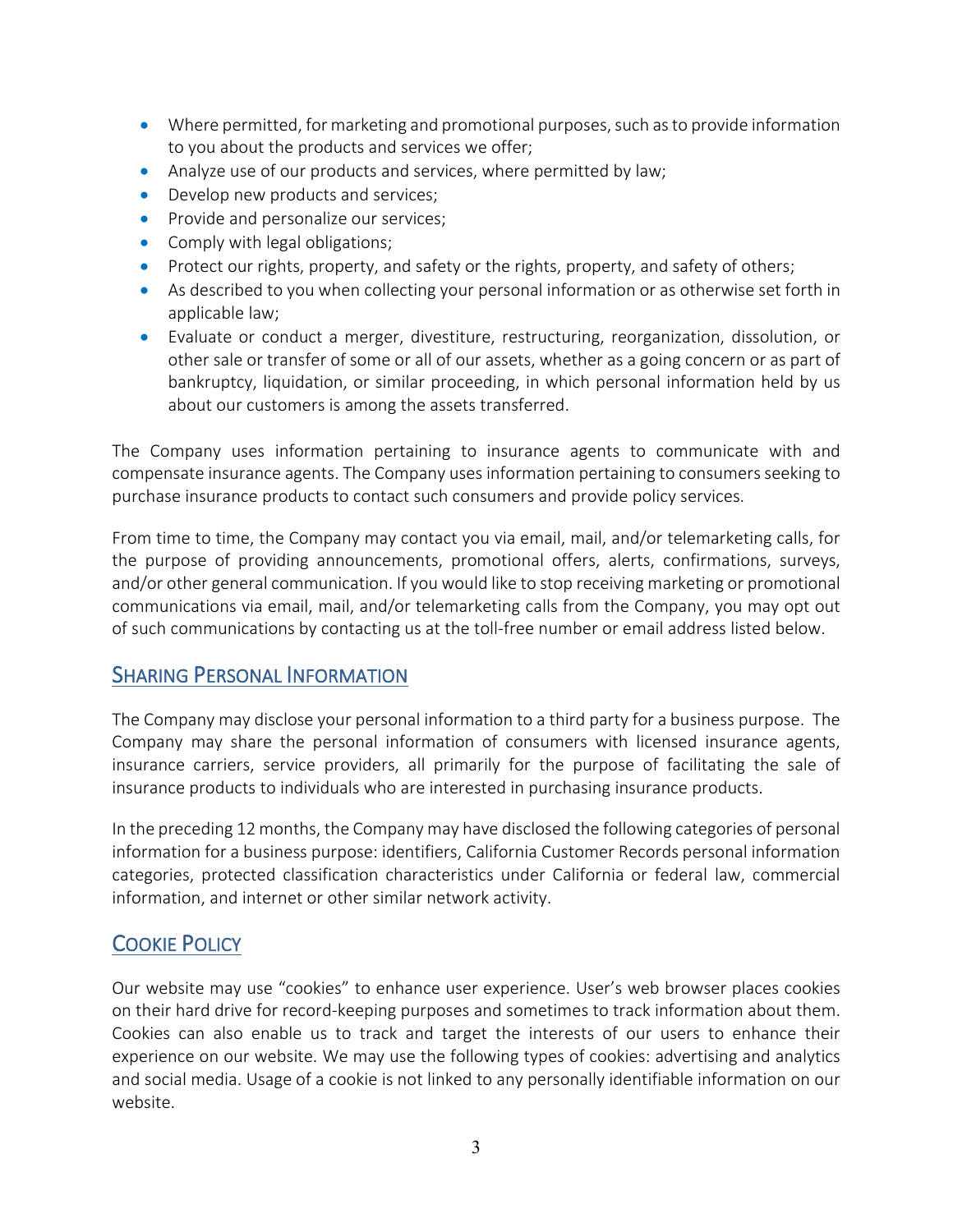User may choose to set their web browser to refuse cookies or to alert you when cookies are being sent. If they do so, note that some parts of the website may not function properly.

# CHILDREN UNDER THE AGE OF 16

Our website is not intended for children under 16 years of age. No one under age 16 may provide any information on the website. We do not knowingly collect personal information from children under 16. If you are under 16, do not use or provide any information on this website. If we learn we have collected or received personal information from a child under 16 without verification of parental consent, we will delete that information. If you believe we might have any information from or about a child under 16, please contact us.

### **Exercising Your Rights**

Only you, or a person registered with the California Secretary of State that you authorize to act on your behalf, may make a verifiable consumer request related to your personal information. You may also make a verifiable consumer request on behalf of your minor child.

You may only make a verifiable consumer request for access or data portability twice within a 12-month period. The verifiable consumer request must:

· Provide sufficient information that allows us to reasonably verify you are the person about whom we collected personal information or an authorized representative; and

· Describe your request with sufficient detail that allows us to properly understand, evaluate, and respond to it.

We cannot respond to your request or provide you with personal information if we cannot verify your identity or authority to make the request and confirm the personal information relates to you. Making a verifiable consumer request does not require you to create an account with us. We will only use personal information provided in a verifiable consumer request to verify the requestor's identity or authority to make the request.

To exercise the access, opt-out, and/or deletion rights described herein, you may call the toll free number below or visit our website:

· Toll Free Number: Please submit a verifiable consumer request to us by calling us at 1-888- 914-9661 and use PIN 378314; please leave a detailed message including:

§ your name

§ your address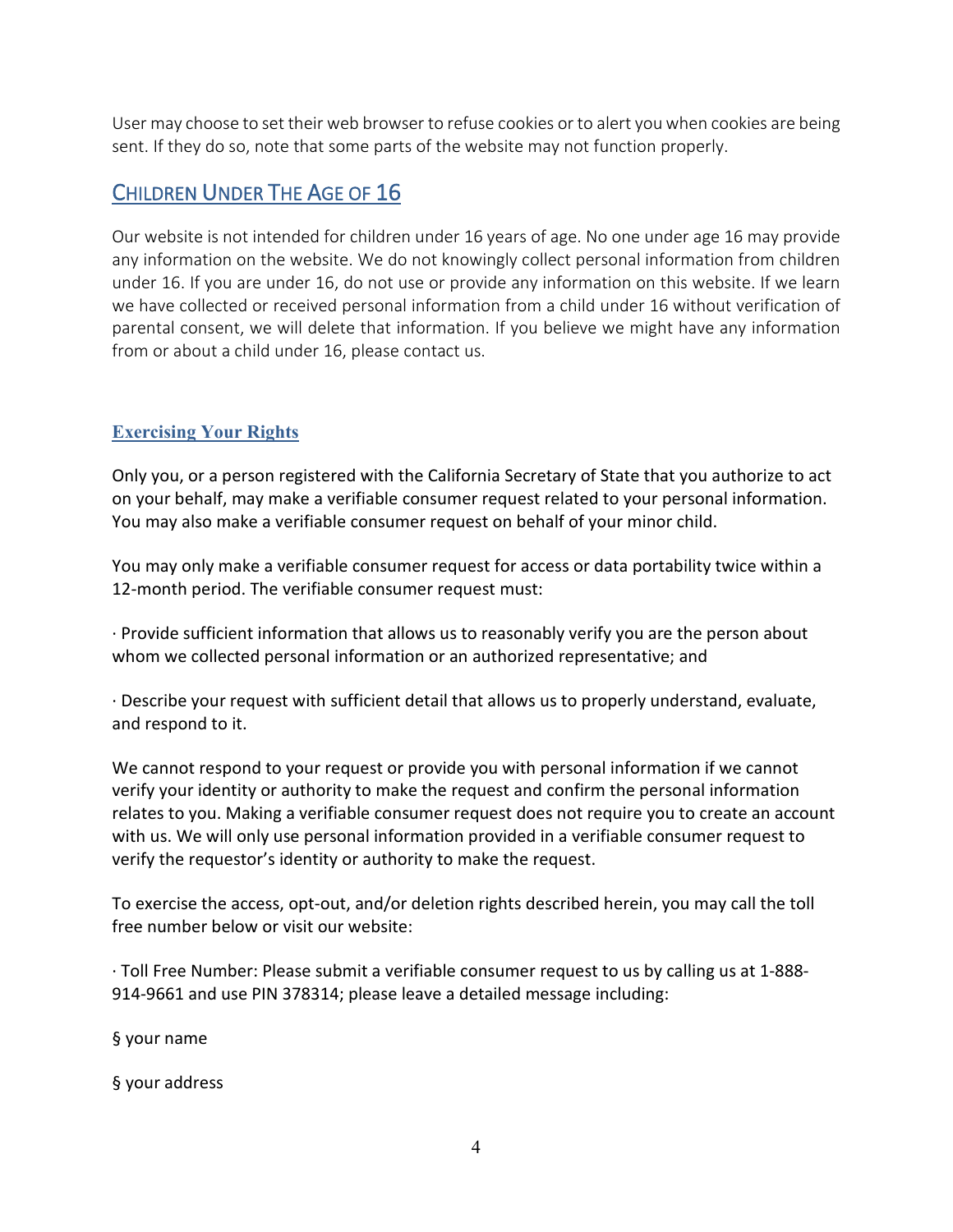#### § our company name

· Website: To exercise any of these rights, you may submit a request to us by visiting the following webpage Garity Advantage Privacy Portal

#### **Response Timing and Format**

We endeavor to respond to a verifiable consumer request within 45 days of its receipt. If we require more time, we will inform you of the reason and extension period in writing. We will deliver our written response by mail or electronically, at your option.

Any disclosures we provide will only cover the 12-month period preceding the verifiable consumer request's receipt. The response we provide will also explain the reasons we cannot comply with a request, if applicable.

We do not charge a fee to process or respond to your verifiable consumer request unless it is excessive, repetitive, or manifestly unfounded. If we determine that the request warrants a fee, we will tell you why we made that decision and provide you with a cost estimate before completing your request.

#### **NON-DISCRIMINATION UNDER CCPA**

We will not discriminate against you for exercising any of your CCPA rights. If you make a CCPA request, we will not, as a direct result:

· Deny you goods or services;

· Charge you different prices or rates for goods or services, including through granting discounts or other benefits, or imposing penalties;

· Provide you a different level or quality of goods or services; or

· Suggest that you may receive a different price or rate for goods or services or a different level or quality of goods or services.

#### **OTHER CALIFORNIA PRIVACY RIGHTS**

California's "Shine the Light" law (Civil Code Section § 1798.83) permits users of our website that are California residents to request certain information regarding our disclosure of personal information to third parties for their direct marketing purposes.

To make such a request, please contact us using the contact methods below.